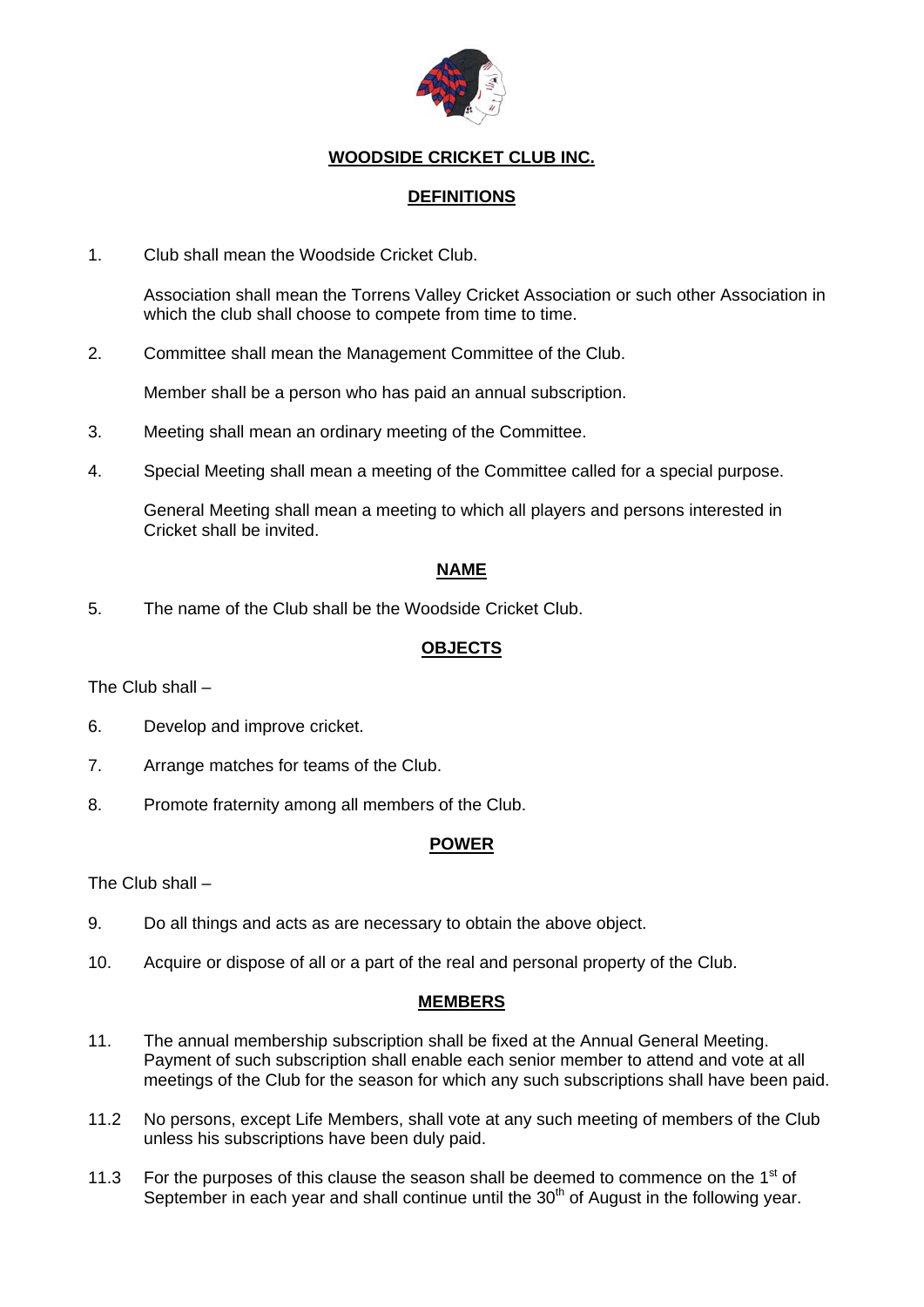Life membership shall be awarded at the discretion of members at The Annual Presentation following the conclusion of each playing season, such life membership being chosen at a general meeting held for that purpose prior to the Annual Presentation Dinner.

12. The minimum criteria for consideration as a life member shall be a minimum of 150 senior games or 7 years of service to the club.

#### **OFFICE BEARERS**

13. The Officers of the Club shall be the PRESIDENT, VICE PRESIDENT, SECRETARY AND TREASURER.

#### **MANAGEMENT COMMITTEE**

The Management Committee shall comprise of the President, Vice President, Secretary, Treasurer, Junior Co-ordinator, and the Players Representative, and no fewer than three extra members.

At the Annual General Meeting of the Club the members shall elect all Officers of the club save and except that if any of the positions are not filled at the Annual General Meeting, the committee can fill that position at a general meeting of the Club.

The Officer Bearers shall hold office until the next Annual General meeting or until they resign or are removed from office and be eligible for re-election at the end of this term.

- 14. Any member of the Management Committee should not absent themselves from three (3) consecutive meetings of the Committee without leave of absence or they shall cease to be a member of that Committee.
- 15. The Committee shall have the power to co-opt or re-instate any financial member to the Committee, such appointment to be verified at the next General Meeting.

#### **MEETINGS**

The Annual General Meeting shall be held as soon as possible after the  $1<sup>st</sup>$  of July in each calendar year provided that the committee may hold the meeting prior to the  $1<sup>st</sup>$  of July but after the conclusion of the preceding playing season in the event that that motion is supported by a two thirds vote of the members present at any ordinary meeting of the Committee held for that purpose.

16. General Meetings of the Club shall be called at the discretion of the Management Committee or when requested in writing by twenty-five percent (25%) of the members. Such request shall be implemented within 30 (thirty) days of presentation to the Secretary.

### **QUORUM**

- 17.1 At the Annual General Meeting of the Club, eleven (11) members shall constitute a quorum.
- 17.2 There shall be 28 (twenty-eight) days notice of the intention to hold an Annual General Meeting.
- 18. All resolutions of the meetings of the Club, shall be passed by a majority of members present (excluding the Chairman) in the event of the members being equally divided, the Chairman shall have the casting vote.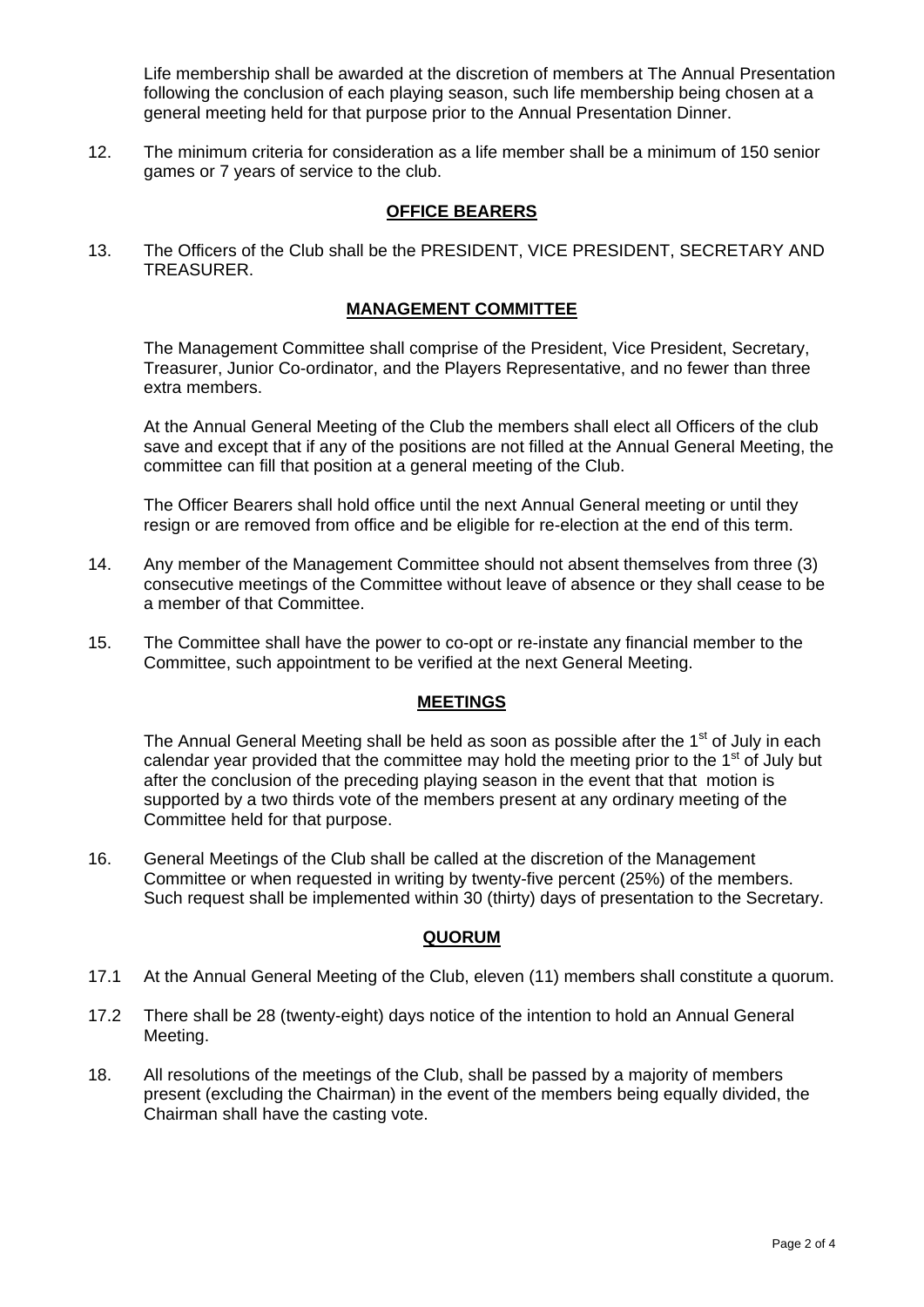### **DUTIES OF OFFICERS**

- 19. The President and in his/her absence, the Vice President shall be Chairman of all meetings of the Club and Management committee and shall act as spokesperson for the Club, except where alternative arrangements are approved by the Committee.
- 20. The Secretary shall properly convene all meetings and shall keep minutes of all meetings and shall conduct correspondence in accordance with directions received from the Committee.
- 21. The Treasurer shall keep an accurate record of all financial members of the Club, and shall submit a report to each Meeting with regards to the finances of the Club and carry out such duties relating to the finances of the Club as may be directed by the Management Committee.
- 22. Offices of the Secretary and Treasurer may be combined.

### **FINANCES**

- 23. The revenue of the Club shall be obtained from any lawful source which the Club may see fit. The Club shall be able to receive gifts, bequests, legacies, donations, loans and other monies and assets both real and personal provided that the same be in the furtherance of the objects of the club for the time being.
- 24. The Club shall hold a cheque account with Bank SA or such other financial institution as shall be agreed at the Annual General Meeting.
- 25.1 The Treasurer shall receive and bank all monies payable to the Club and shall make all payments and issue receipts. All cheques of the club shall be drawn by him/her and shall be countersigned by the President or Secretary or either or both. He shall keep full accounts of all receipts, credits, assets and liabilities of the Club.
- 25.2 In the event of the position of the secretary and Treasurer being combined, the committee shall appoint a third person be a signatory to the cheque account.

The Treasurer shall prepare an annual statement for inspection by all members at the Annual General Meeting.

### **AUDITOR**

26. An Auditor shall be appointed at the Annual General Meeting to hold office for the ensuing twelve months.

### **DELEGATES**

27. The members shall appoint two delegates to the Association, at the Annual General Meeting to represent the Club at any meeting called by the Association and report to the Management Committee of the Club any matters discussed at any such meeting.

The members shall appoint two delegates to the Woodside Recreation Ground Committee to represent to the Club at any meeting called by the Woodside Recreation Ground Committee and to report to the management committee of the Club any matters discussed at any such meeting.

### **SELECTION OF TEAMS**

28. The selection committee shall comprise the Club Coach, if appointed, or an independent Chairperson and the Captain or Vice Captains of each Senior Side.